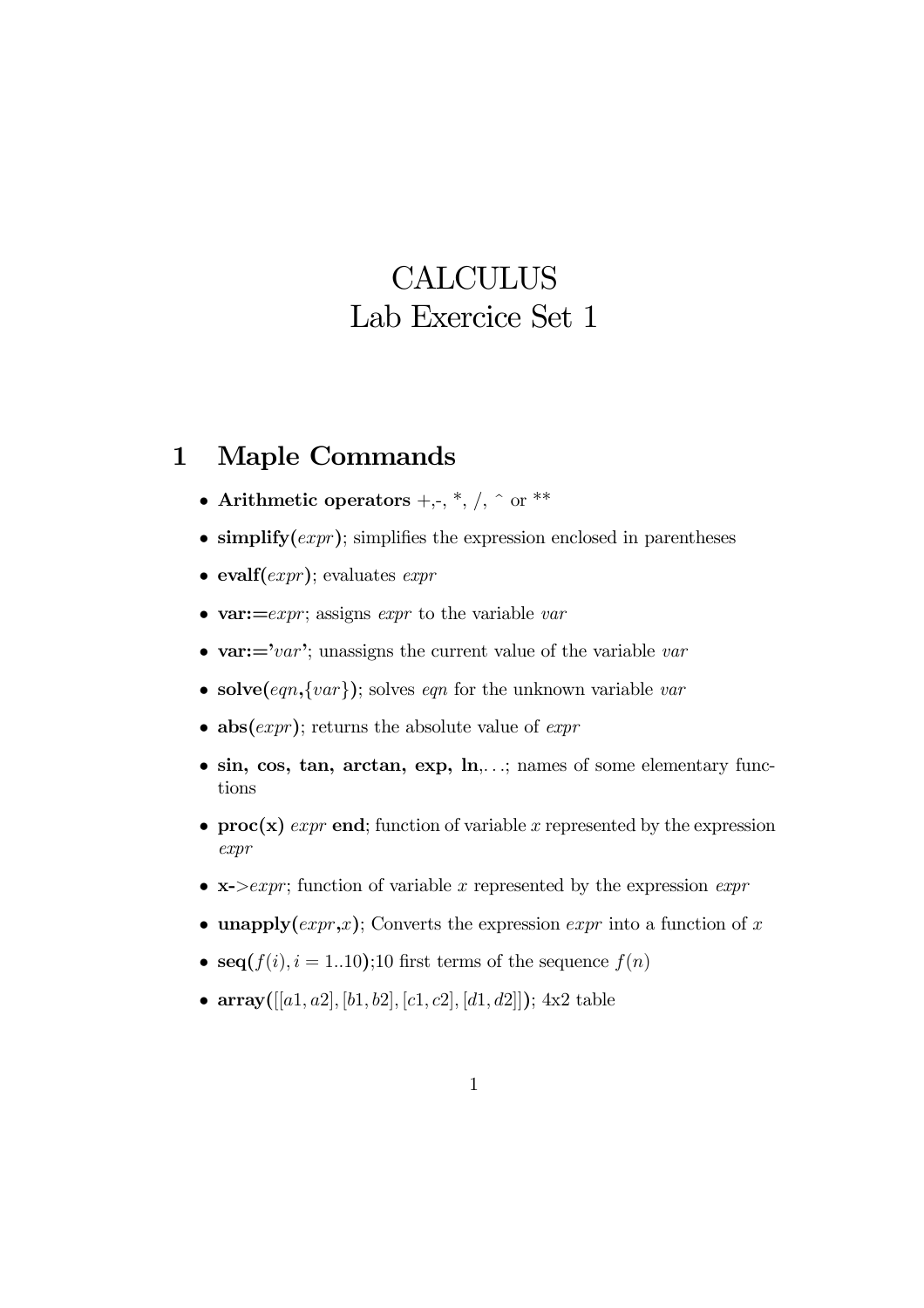- plot( $f(x)$ ,  $x = a,b$ ); graphs an expression *expr* of x on the interval  $[a, b]$
- plot( $f, a,b$ ); graphs a function  $f$  on the interval  $[a, b]$

## 2 Exercises

1. Calculate the following arithmetic expressions. Show the result in both symbolic and scientific notation

(a) 
$$
(318 - 65)^8 (17^5 - 73283) - 857713(3^{12})
$$
  
\n(b)  $\frac{\left(\frac{2}{5}\right)^3 - \frac{7}{3} + 183}{275 + 102^{14}}$   
\n(c)  $\frac{1 + (3 - \sqrt{2})^2}{\sqrt[3]{4} + 16}$   
\n(d)  $(2^{\frac{1}{3}} + 4^{\frac{1}{3}})^3 - 6(2^{\frac{1}{3}} + 4^{\frac{1}{3}})$ 

- 2. Calculate  $\pi$  with 6, 10 and 100 digit precision.
- 3. Calculate the following expression with a precision of your choice  $e^{\frac{1}{3}\pi \sqrt[3]{163}}$ .
- 4. Plot the graph of the functions defined by the following expressions indicating their domain. Then evaluate each function at  $x = -3, -1/2, 1, 2, \pi, 5$ as long as they belong to the function domain.
	- (a)  $f(x) = x^4 3x^2 + 5x 2$

(b) 
$$
f(x) = \frac{x}{1 + x^2}
$$

- (c)  $f(x) = \sqrt{25 x^2} + \sqrt{x^2 1}$
- (d)  $f(x) = e^{-x^4} \cos x^3 \sin x^2$
- (e)  $f(x) = \arctan(\ln|x^2 1|)$
- 5. The town council of a seaside town is planning to construct a port to carry goods from the town to a small offshore island. The distance from the island to the closest point on the shore is 1 mile and the distance from this point to the town 10 miles. The goods will be carried by truck from the town to the port at a speed of 50 miles per hour and by boat from the port to the island at a speed of 20 miles per hour.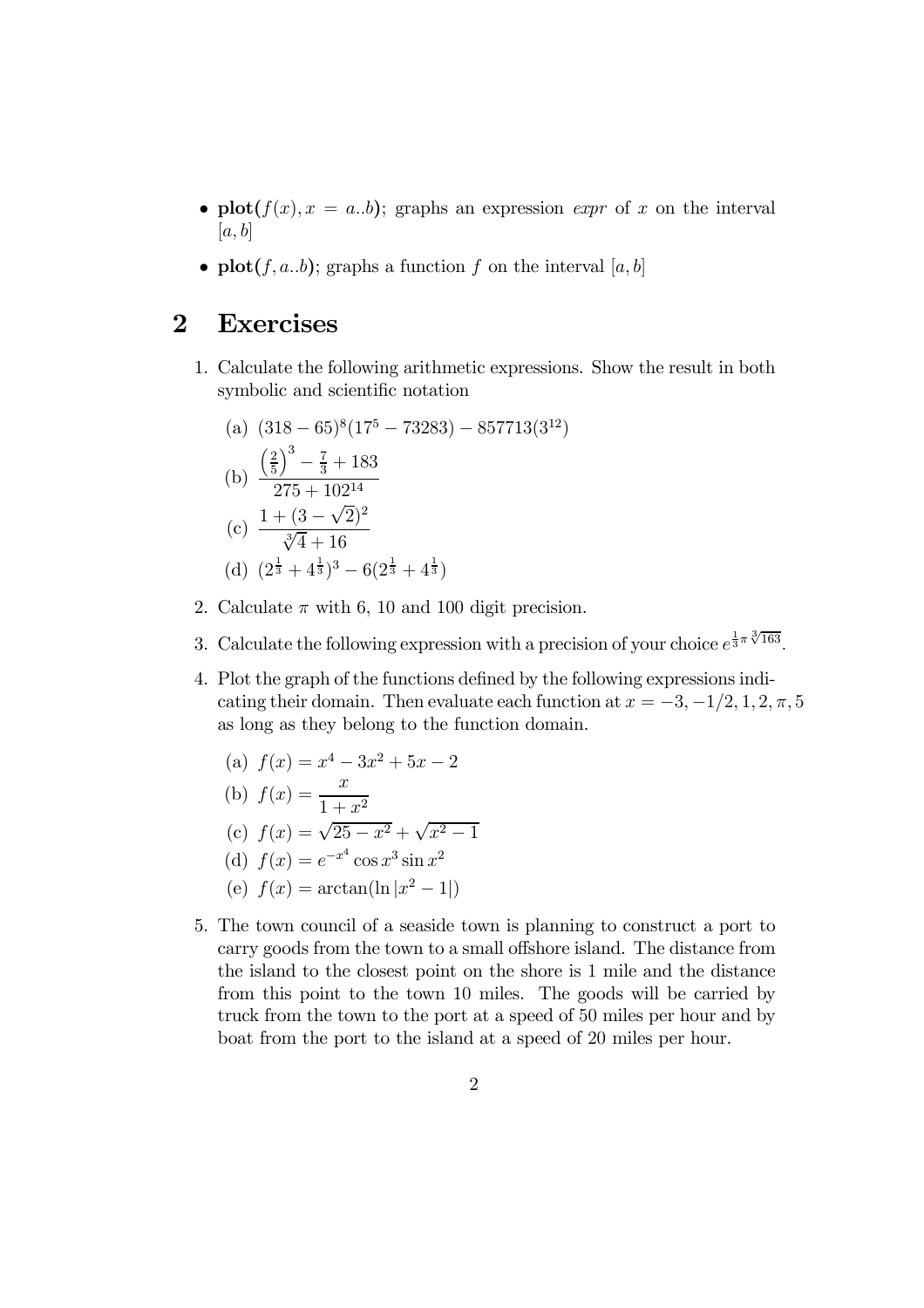- (a) Find a mathematical model expressing the total time needed to carry the goods from the town to the island as a function of the distance from the town to the port.
- (b) Evaluate this function at distances  $d = 0, 1, 2, \ldots, 10$  miles and build a two entry table with the distances and the corresponding times.
- (c) Plot a graph of the function and recommend the optimum location of the port to minimize the time from the town to the island.
- 6. In the following cases define the piecewise function  $f$  by an algorithm and plot its graph

(a) 
$$
f(x) = \begin{cases} 1 & \text{if } x < 2 \\ -x + 4 & \text{if } x \ge 2 \end{cases}
$$
  
\n(b) 
$$
f(x) = \begin{cases} -x & \text{if } x < 0 \\ x^2 & \text{if } 0 \le x < 1 \\ 1 & \text{if } x \ge 1 \end{cases}
$$
  
\n(c) *Signum function* 
$$
f(x) = \begin{cases} -1 & \text{if } x < 0 \\ 0 & \text{if } x = 0 \\ +1 & \text{if } x > 0 \end{cases}
$$
  
\n(d) *Unit step function* 
$$
f(x) = \begin{cases} 1 & \text{if } x \ge 0 \\ 0 & \text{if } x < 0 \end{cases}
$$

- (e) A pulse  $f(x) = \begin{cases} 1 & \text{if } 1 \leq x < 2 \\ 0 & \text{otherwise} \end{cases}$ 0 otherwise
- 7. Tax returns for married individuals are calculated using the following tax rate table

| <b>Taxable Income</b>       | Tax                                                   |
|-----------------------------|-------------------------------------------------------|
| Less than $$16,700$         | 10\% of taxable income                                |
| From \$16,700 to \$67,900   | $$1,670 + 15\%$ of taxable income over \$16,700       |
| From \$67,900 to \$137,050  | $$9,350 + 25\%$ of taxable income over \$67,900       |
| From \$137,050 to \$208,850 | \$26,637.50 + 28\% of taxable income over \$137,050   |
| From \$208,850 to \$372,950 | \$46,741.50 + 33\% of taxable income over \$208,850   |
| Over \$372,950              | $$100,894.50 + 35\%$ of taxable income over \$372,950 |